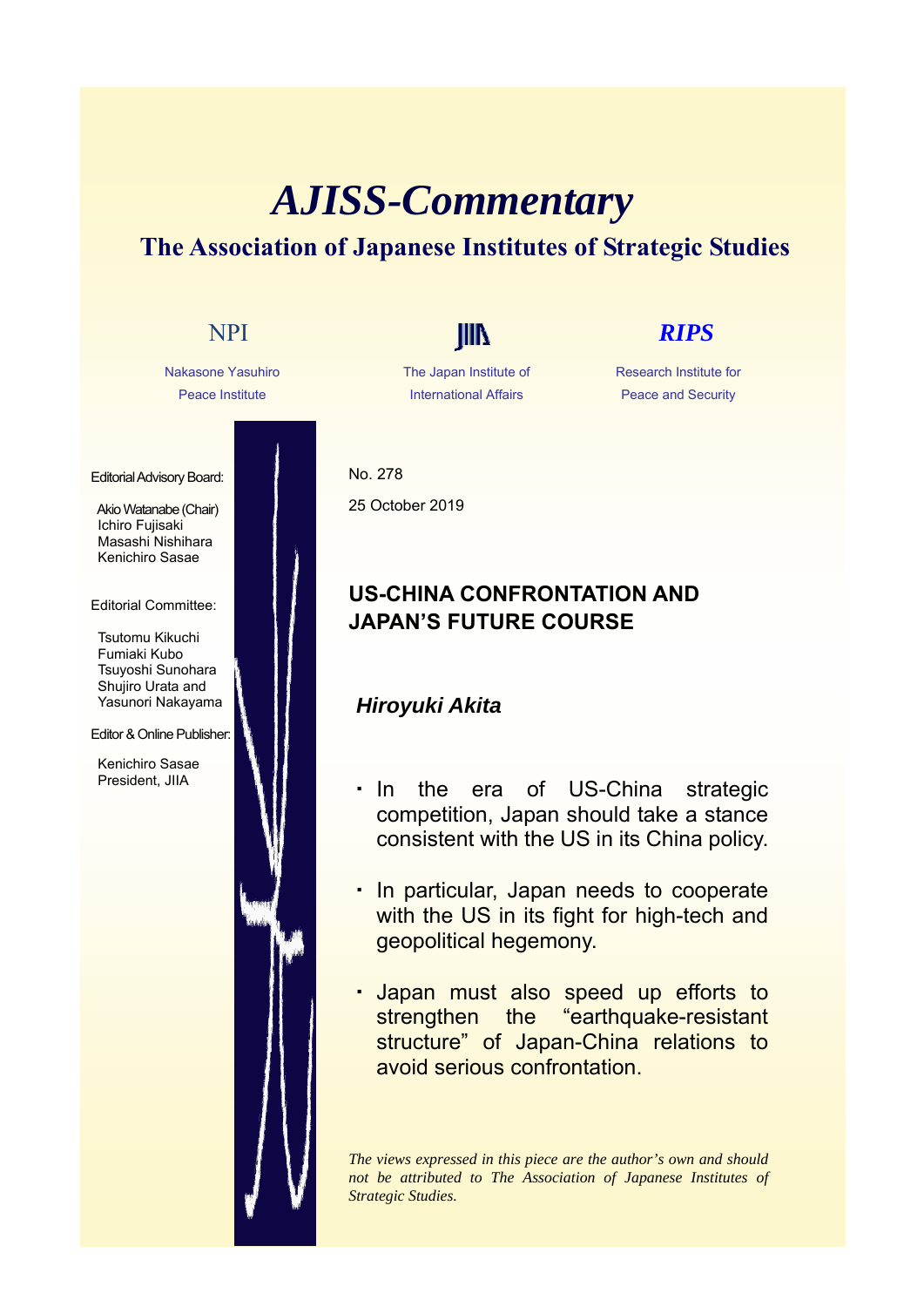Since US National Security Adviser Henry Kissinger visited China and President Richard Nixon announced his visit to China in 1971, the major challenge for Japan's foreign policy has been responding to the risk of Japan being sidelined by the United States and China as they coordinate important policies over Japan's head.

In 1971, the United States and China reached a sweeping reconciliation without consulting Japan, and the two countries formed a strategic partnership under the Clinton administration. In the early days of the Obama administration, there were rumors of a US-China G2.

But those days are over. As the confrontation between the United States and China deepens in future, the biggest challenge for Japan will be adopting a unified policy and maintaining cooperation with China. For two reasons, this will be a more difficult challenge for Japan than responding to joint actions between the United States and China that exclude Japan.

First, the more Japan takes a stance consistent with the United States in its China policy, the more Japan must be prepared for a situation in which relations between Japan and China become strained and tense. Second, as China becomes more powerful, the negative impact of a conflict between Japan and China will increase and not decrease.

Nevertheless, I would like to argue that Japan's national interest lies in working closely with the United States and encouraging China to act responsibly, and that this will also contribute to the stability of the world order. The question is whether Japan will take the same stance as the United States on "what and where" in its China strategy. In this regard, Japan needs to make more cool-headed judgments on issues arising during a "period of conflict" than when relations between the United States and China were in good shape. While it is important for Japan and the United States to unite in urging China to act responsibly, unnecessarily provoking China could needlessly heighten tensions.

In considering the answer to this question, I think the current confrontation between the United States and China should be divided into three aspects. For two of them, Japan should follow the same course as the United States, but for one, the need is not so great.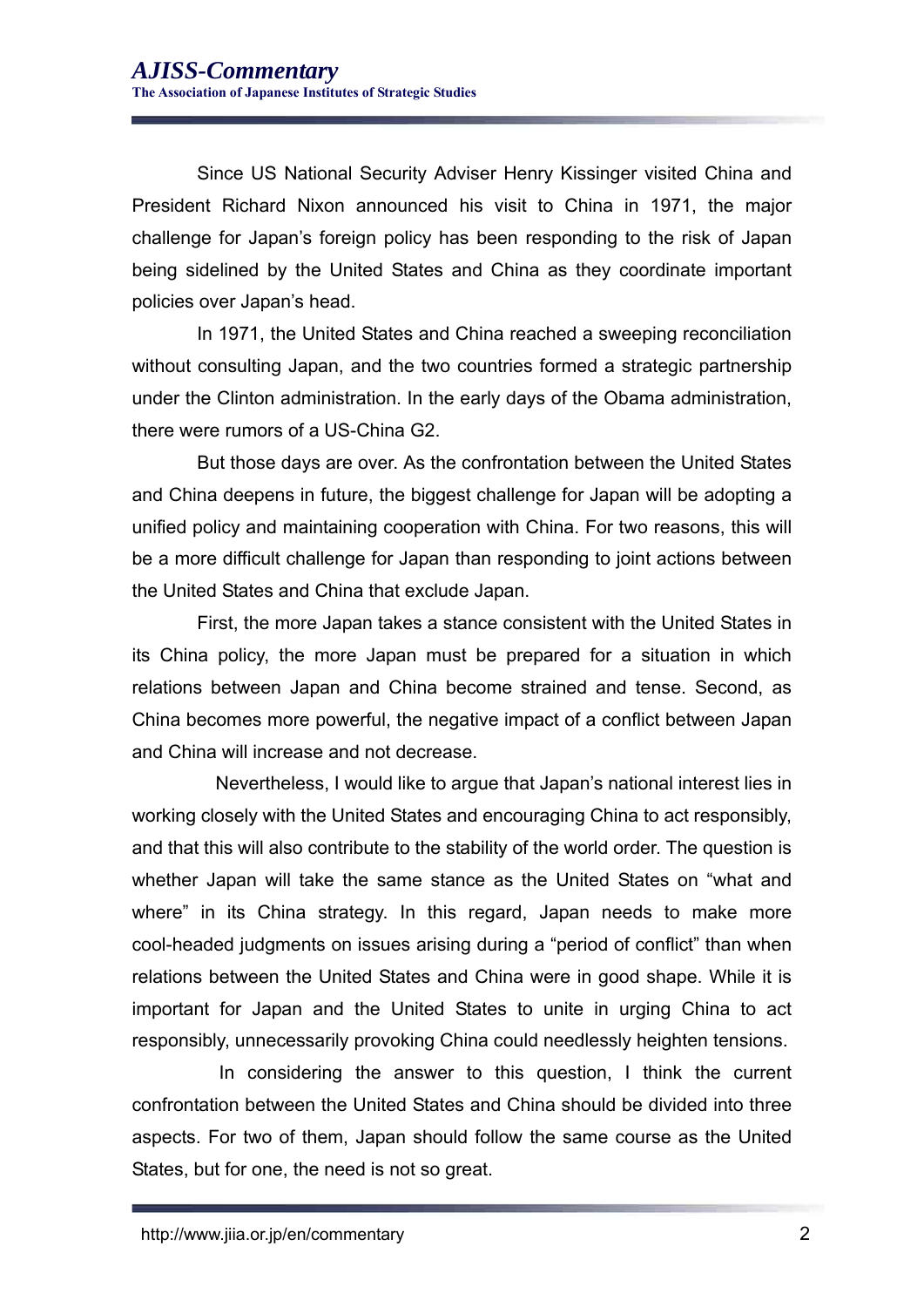The first aspect of the confrontation between the United States and China is the "tariff war". Trump is trying to persuade China to buy more US farm products and goods. As we shall see, while some of Trump's aides are trying to correct China's unfair practices by imposing sanctions, Trump appears to be focusing on reducing the trade deficit with China in the run-up to next year's US presidential election. It is true that China's market is closed, but imposing high tariffs on all imports from China does not seem sustainable and risks spreading protectionism around the world. Japan cannot support Trump's tariff war with China and should keep its distance.

However, Japan needs to cooperate with the United States in dealing with the remaining two issues: the dual struggles between the United States and China for hegemony in high-tech and geopolitics.

The US is trying to exclude Huawei and other Chinese tech giants from critical infrastructure such as 5G, citing security risks in the race for high-tech supremacy. The US government has tightened restrictions on Chinese investment in the high-tech sector. The US government is also pressing China to correct its practice of forcing foreign companies to transfer technology to China, and to abandon its "Made in China 2025" strategy that uses state subsidies to foster high-tech industries. It is only natural that Japan cooperates with the United States on these issues. Specifically, China needs to work with the United States to strengthen regulations and oversight over Chinese companies' entry into 5G infrastructure and high-tech fields. It would also be desirable for Japan, the United States and European countries to work together with China to rectify the situation regarding the forced transfer of high technology and the "Made in China 2025" plan in accordance with World Trade Organization (WTO) rules. If the current WTO rules are not sufficient to convince China to act, then Japan, the United States and Europe should take the lead in reforming the WTO system.

In the geopolitical struggle for supremacy, China is using its military and economic power to expand its sphere of influence in the Indo-Pacific. The United States is trying to counter China's moves to build military bases in the South China Sea and establish strategic locations in the Indo-Pacific as part of its "Belt & Road" Initiative.